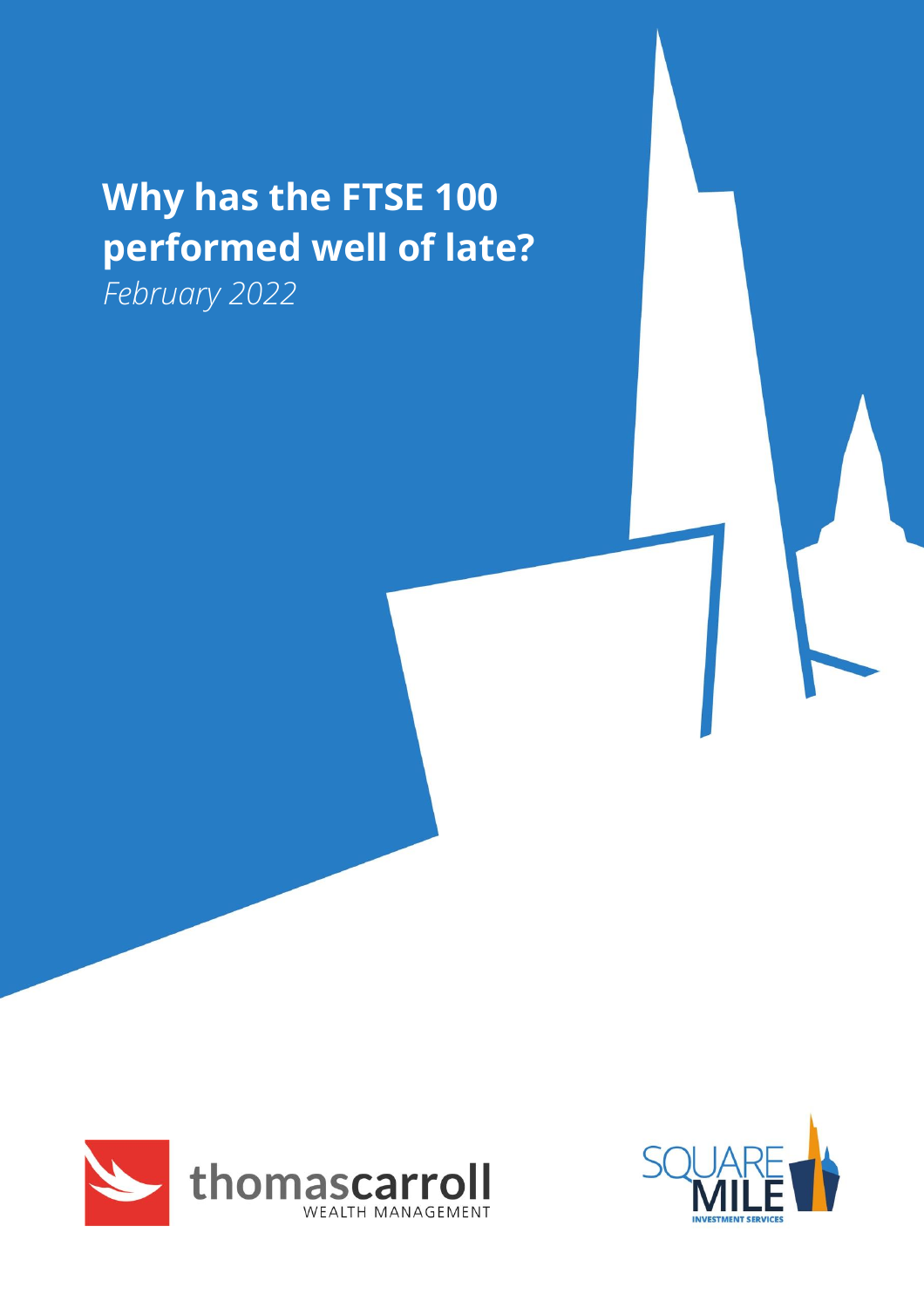



### Summary

- The FTSE 100, which represents the largest 100 companies in the UK, has gone from a longterm underperformer to one of the strongest global markets in the last few weeks.
- The FTSE 100 index make up is unusual as it has lots of 'old' industry stocks such as the miners, oil & gas, utilities and banks and has very little exposure to new industries such as technology. It is an index that also excludes medium and smaller sized companies.
- The current market direction is being driven by uncertainty over inflation and interest rates and not necessarily by the health of the respective companies within it.
- We are doubtful that the FTSE 100 will be a long-term leader on the global stage once the current turmoil is behind us – the timing of this remains as challenging as ever.

For many fund managers and markets, January was one of the toughest months on record. The combination of rising inflation figures, the increasing prospect of a conflict between Russia and Ukraine, some poor earnings reports and rising interest rates triggered a near panic in 'growth' stocks, battering markets such as the US tech-heavy Nasdaq index, which was down -8%, and the UK mid-cap FTSE 250 index, which ended the month -7%.

The FTSE 100, with its heavy weighting in large oil, mining, tobacco, utilities and financials/banking companies seemed rather sheltered from the shock, and rose +1.1% over the month, making it one of the best performing major indices in the world during this short period. These sectors tend to be heavily regulated, capital intensive with a lot of profits being ploughed back into their operations, such as rebuilding infrastructure (think water companies and the Victorian era drainage system we have in Britain) and in some cases have their prices set by the government. Many of these businesses do not have very exciting growth prospects and thus tend to be avoided by active fund managers who tend to invest in companies which are growing faster than the market average. As such, many active fund managers and investment portfolios, including our own, have underperformed of late. Below is a chart of the recent performance of the FTSE 100 (the largest 100 companies in the UK), the FTSE 250 (the next largest 250 companies) and the Nasdaq (a US tech heavy index). The contrasts in performance is stark.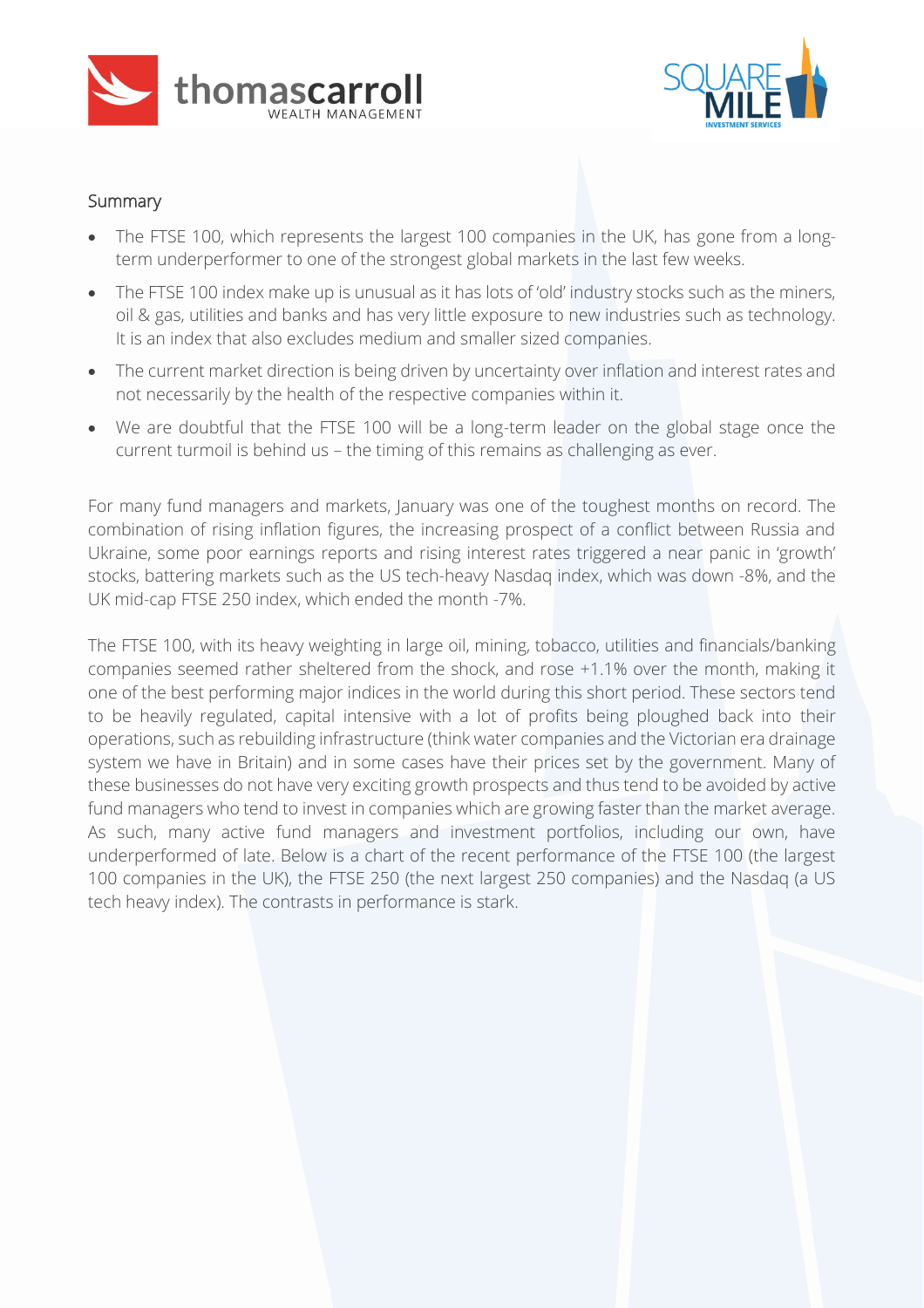





**FTSE 100 vs FTSE 250 vs Nasdaq Composite Index over January 2022**

Some market commentators have been suggesting that this recent change in fortunes is the next so called 'Value Rally'. The contrasting shift into these 'value' stocks led to a big reversal of fortune, favouring oil, tobacco and banking stocks while quality growth companies fell. The latter is where our fund managers tend to favour.

We believe that this is a sentiment driven event, not driven by company fundamentals but rather the market's current obsession with inflation, interest rates and increasingly, whether Russia will invade Ukraine. For example, recent earnings reports from the likes of Diageo (which owns brands such as Guinness, Baileys and Smirnoff), LVMH (which owns a stable of brands such as Hennessy, Christian Dior, Givenchy and Marc Jacobs), Microsoft, Google and Amazon have been excellent, which goes some way to reinforcing this view that at some point those companies can continue to prosper. We are therefore of the view that this will unwind before long.

Over recent weeks, FTSE 100 stocks such as BP, HSBC and British American Tobacco have risen sharply, whilst many of our core portfolio holdings have headed in the reverse direction. We see this as a potential buying opportunity in quality growth stocks, which are in the January sales, many with up to 25% off. They are growing well, with strong underlying revenue growth, are profitable, and in most cases, have large amounts of cash on the balance sheet.

When we review the longer-term performance of the FTSE 100 and the FTSE 250, we see that there is quite a discrepancy in favour of the mid-sized firms reflecting their stronger long-term growth

*Source: FE fundinfo 2022. Data as at 31st January 2022*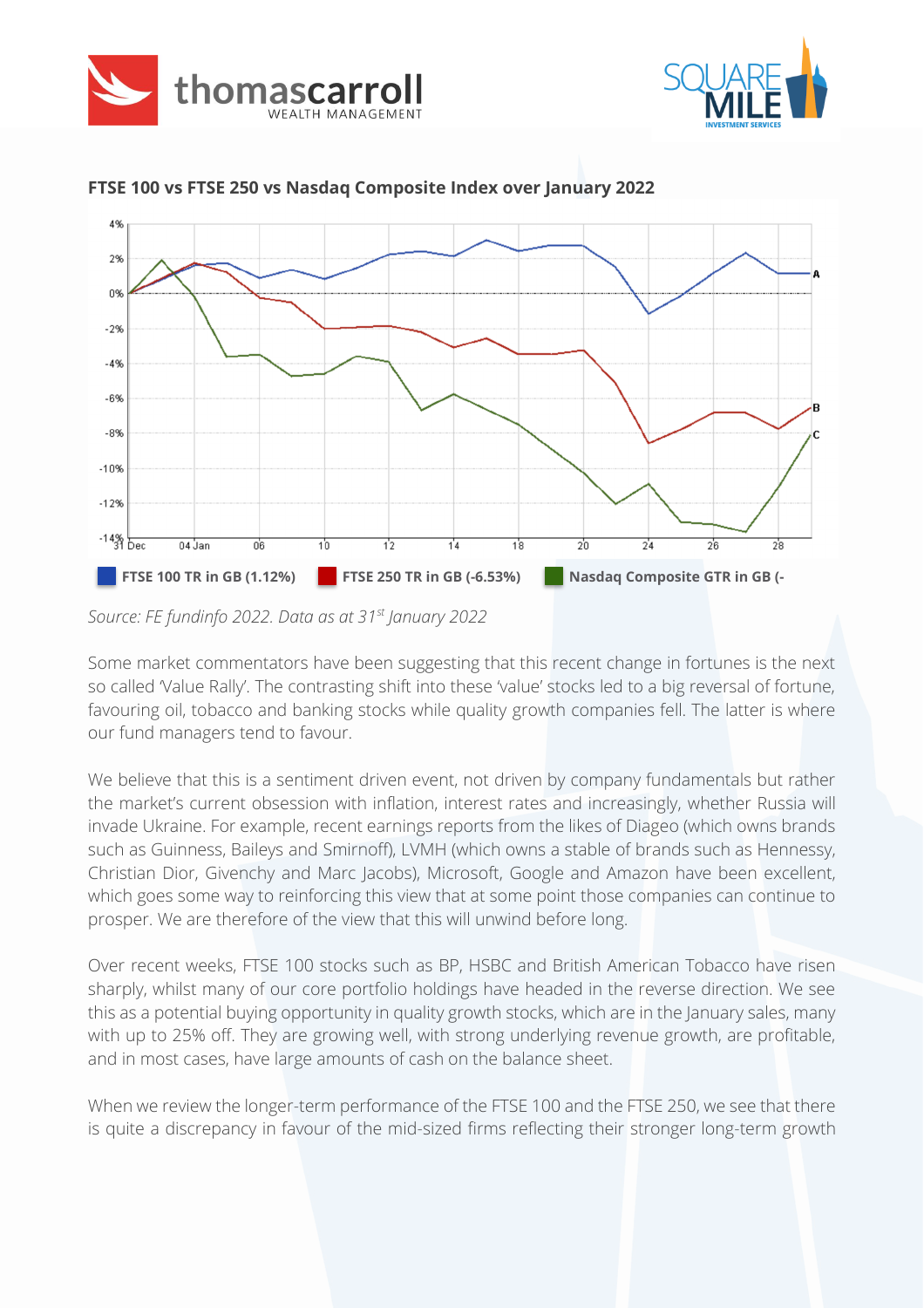



prospects and we think that this pattern will resume in the near future, but the timing of this is as impossible to forecast as ever.



#### **FTSE 100 vs the FTSE 250 Index over the last 10 years**

*Source: FE fundinfo 2022. Data as at 31st January 2022*

Over the course of this year, we expect UK and US interest rates to increase steadily, accompanied by a gradual unwinding of all the support that bond markets have had from central banks' via their Quantitative Easing programmes. Economic growth looks set to continue, so we regard the return of interest rates to more 'normal' levels as a good thing. Inflation looks set to peak over the first few months of this year, but energy prices remain a concern and much is dependent on a diplomatic solution in Ukraine, and it seems to be unlikely that inflation will be back at central bank targets any time soon.

Importantly, whilst this remains a challenging environment, the underlying companies in our portfolios are still delivering strong results and increasing profits, and this should see their share prices return to rude health as time marches on. As we steered last year, we think that the ride for equities will remain bumpy and potentially perplexing for investors for some time to come.

## **Andrew, Charles, Chris, Dan, Mark & Will**

The Investment Management Team, Square Mile Tuesday 8<sup>th</sup> February 2022